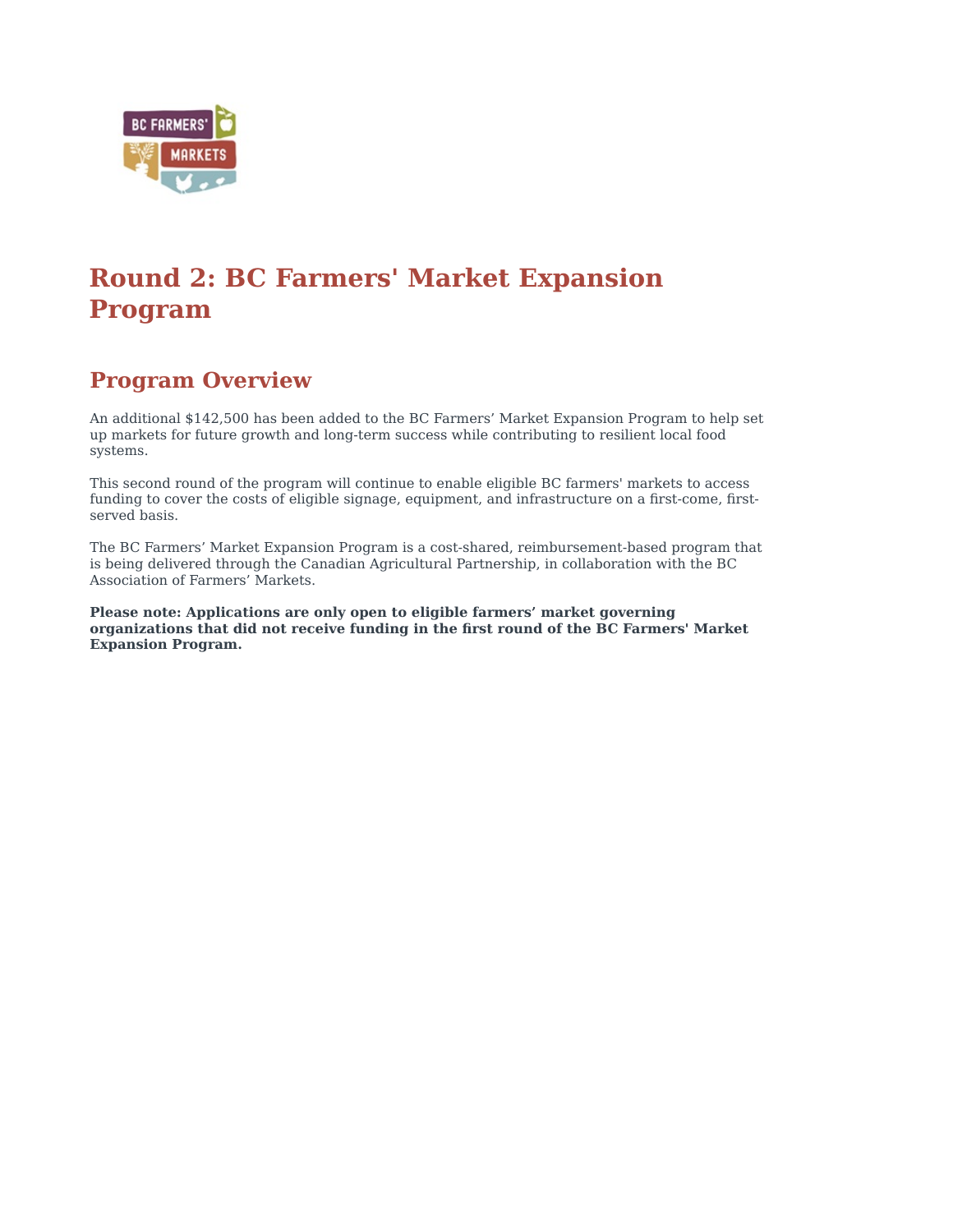## **Important: Before You Apply**

### **Application deadline: May 20, 2022 at NOON PST**

Applications will not be accepted after this deadline.

**\*NOTE: This deadline is subject to change. The program is first-come,** first-serve and may close early if all funding has been committed or otherwise announced by the program administrator.

**Please ensure you have visited the BC Farmers' Market Expansion Program webpage on** the BCAFM website for full eligibility and program guidelines.

- Please review the application form in full before starting your online application. You can view a PDF of the application form here. Please note that this PDF form is for review only—the actual application must be submitted online.
- Applications are only open to eligible farmers' market governing organizations that did not receive funding in the first round of the BC Farmers' Market Expansion Program.
- Only one single application per farmers' market governing organization is allowed, including those who run multiple market locations or seasonal markets.
- The application requires details about your market(s along with details about the signage, equipment, and infrastructure you are seeking funding for.
- You will be asked to upload detailed quotes and supplier information (with all taxes included for all items your organization intends on purchasing with this funding. Please have those documents handy before continuing.
- Applications will be accepted on a first-come, first-serve basis or until available funding has been fully committed or otherwise announced by the Program Administrator.
- The program is providing  $$142,500$  in funding, with up to  $$15,000$  (all taxes included available for each eligible applicant governing organization.
- Only completed applications will be considered and placed in the first-come, firstserve queue.
- All applicants will be notified at the end of May about the status of their application.

## Questions about the program or your application?

Please contact Stacey Santos, BCAFM Grant Administrator, at grants@bcfarmersmarket.org.



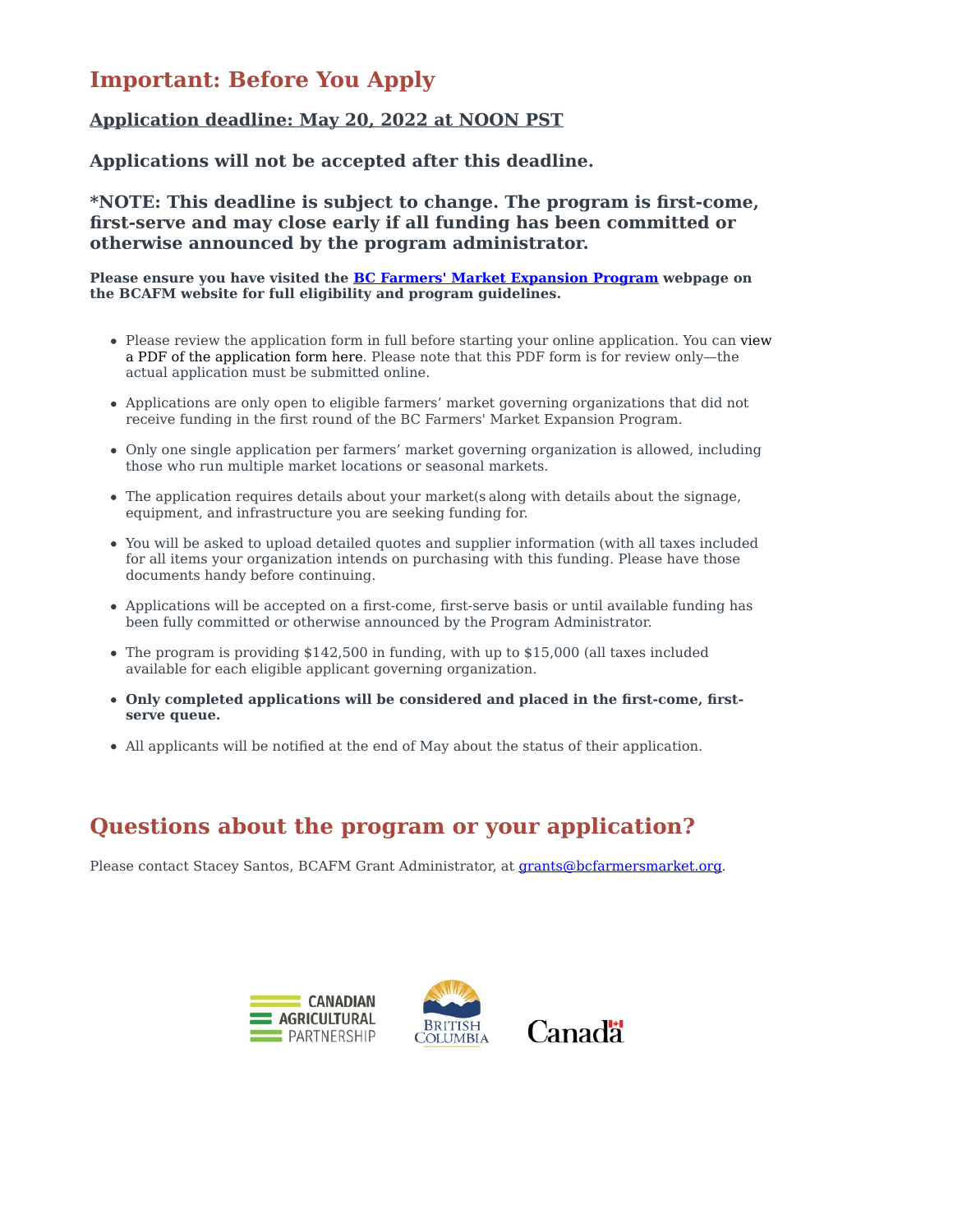

## **Round 2: BC Farmers' Market Expansion Program SECTION 1: ORGANIZATION OVERVIEW**

Please provide the following details about you (the authorized person submitting the application) and your farmers' market governing organization.

\* 1. Please confirm you are the person authorized to submit this application on behalf of your farmers' market governing organization.

 $\Box$  Yes, I am authorized to submit this application on behalf of my farmers' market governing organization.

\* 2. As the authorized person, please provide your name and direct contact information.

Name

What is your role at the farmers' market?

Primary email (one you check regularly)

Secondary email (if applicable)

Primary phone number

Secondary phone number (if applicable)

\* 3. What is the name of your farmers' market governing organization?

♦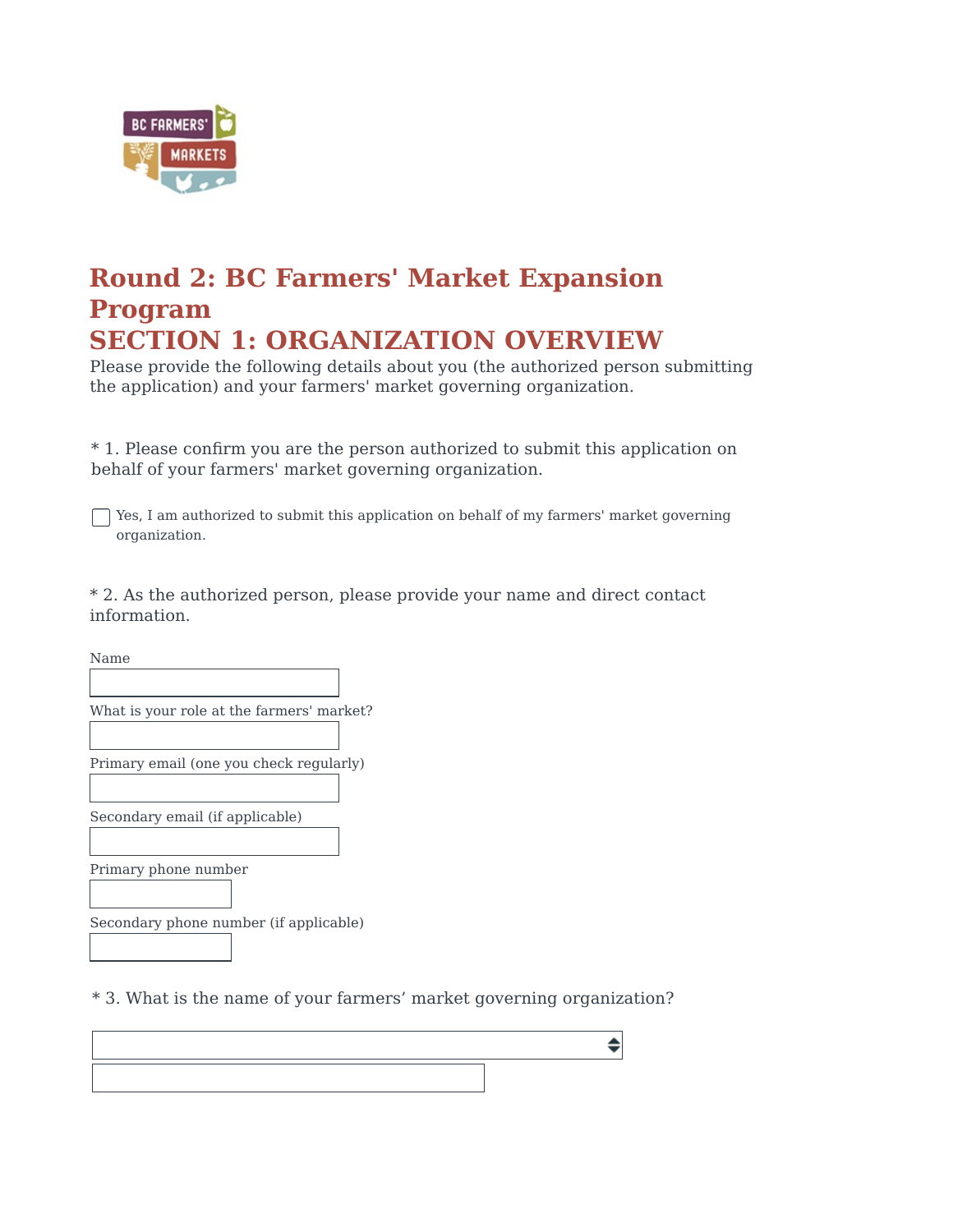\* 4. In what year did your farmers' market first start operating?

\* 5. How can we contact your farmers' market governing organization?

| Primary phone<br>number            |  |
|------------------------------------|--|
| Primary email<br>address           |  |
| Farmers' market<br>website address |  |

\* 6. What is the **legal** address of your farmers' market governing organization?

| Address     |  |
|-------------|--|
| Address 2   |  |
| City/Town   |  |
| Province    |  |
| Postal Code |  |

\* 7. What is the **mailing address** of your farmers' market governing organization?

| Address     |  |
|-------------|--|
| Address 2   |  |
| City/Town   |  |
| Province    |  |
| Postal Code |  |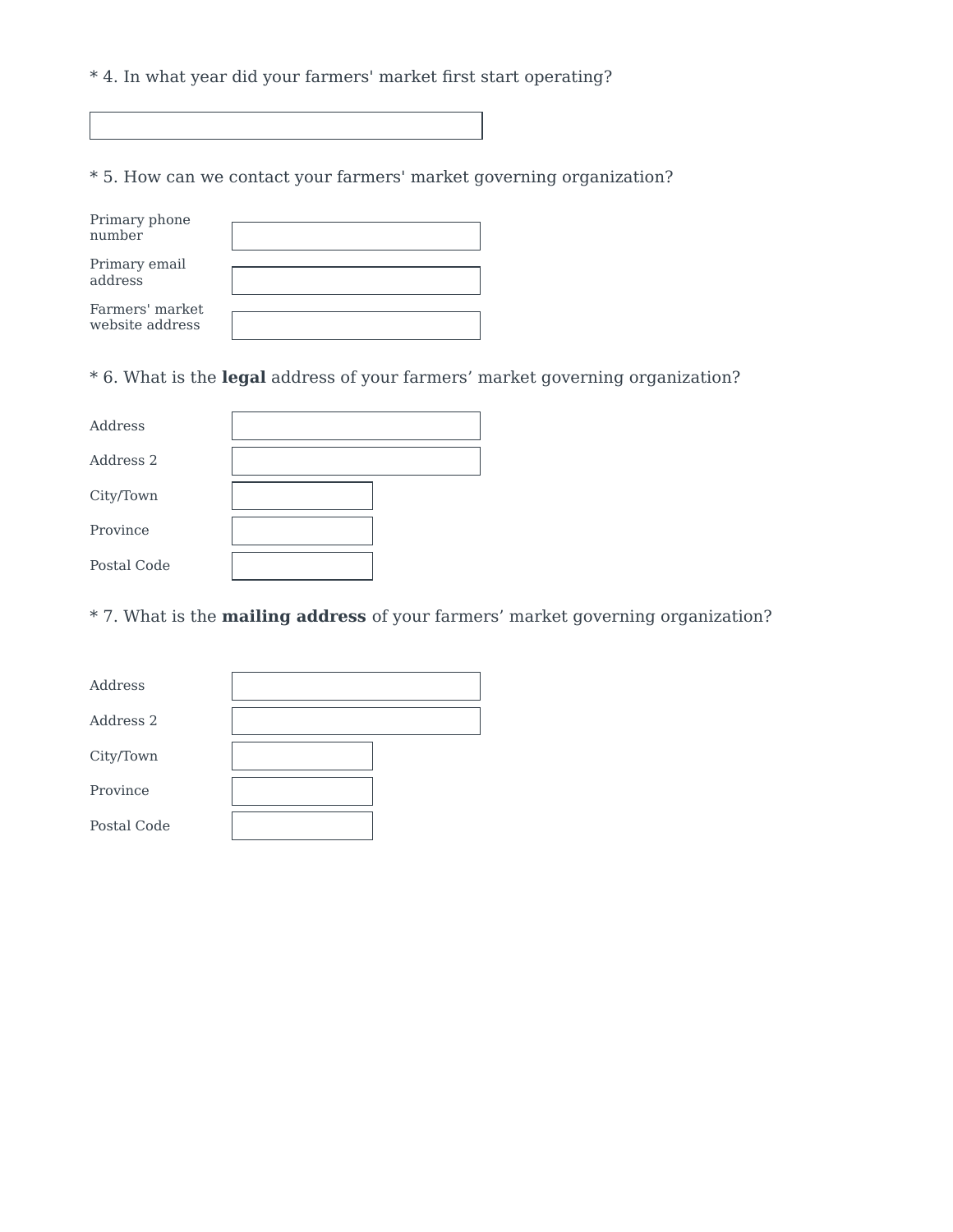

## **Round 2: BC Farmers' Market Expansion Program SECTION 2: ELIGIBILITY**

Your farmers' market governing organization must be a formally registered organization to apply for this funding. Organization means a registered **non-profit society/association, cooperative or corporation in British Columbia.**

Please note, if your farmers' market organization does not meet **ALL** eligibility criteria outlined in this section, it is NOT eligible for funding under this program.

\* 1. Is your farmers' market organization a registered BC organization? Please confirm below.

 $\Box$  Yes, my farmers' market organization is a registered BC organization.

\* 2. Please specify your organization's entity type (please only choose one):

Registered BC Non-Profit Society

◯ Registered BC Corporation

◯ Registered BC Cooperative

\* 3. Please fill in your organization's entity number, as indicated above.

| Society #     |  |
|---------------|--|
| Corporation # |  |
| Cooperative # |  |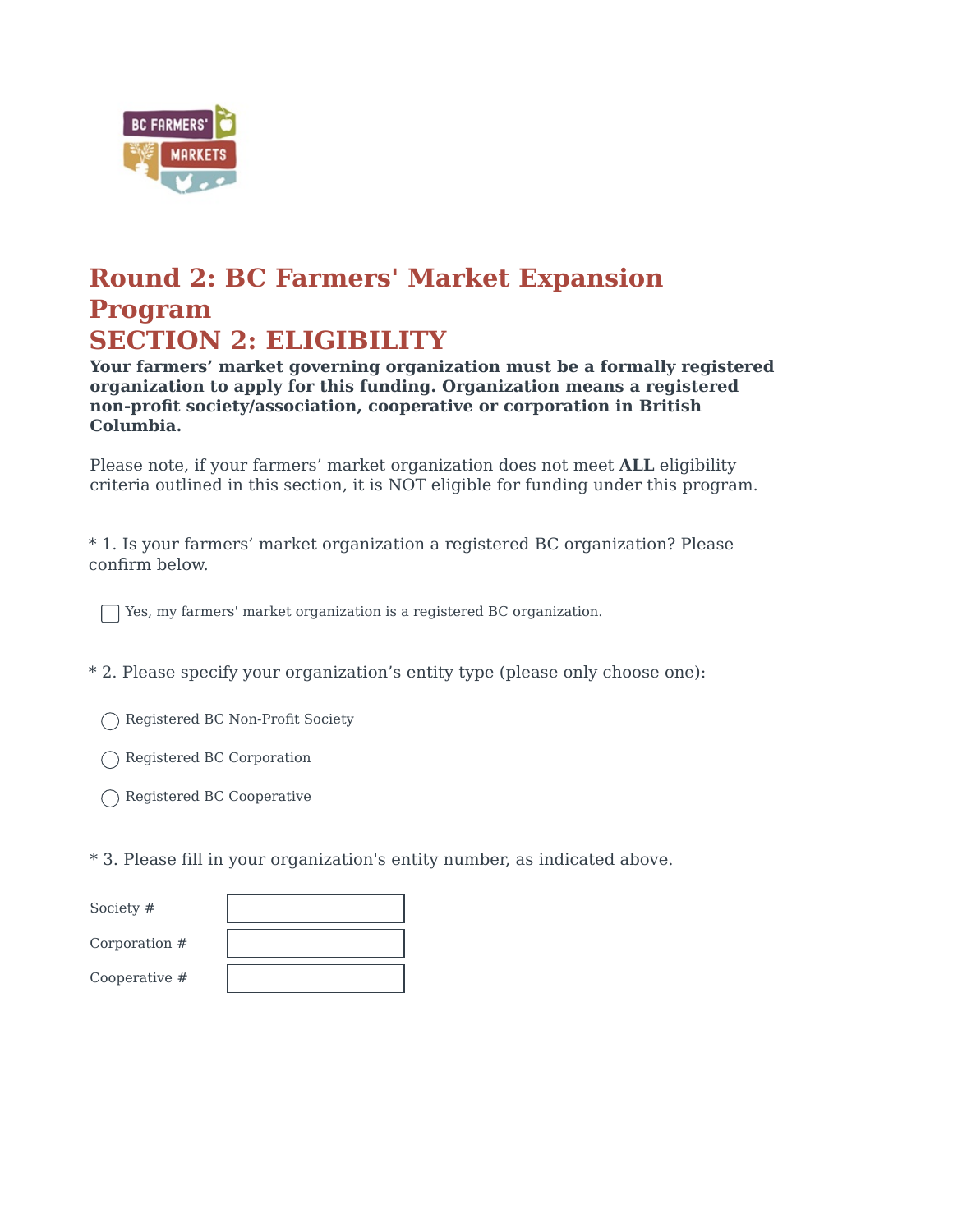\* 4. Please confirm your farmers' market organization does all of the following:

Operates an in-person farmers' market in BC

Operates four or more days per year

 $\lceil$  Is comprised of four or more individual vendors

Prioritizes primarily BC producers/farmers and food vendors

Does not allow reselling (i.e. does not allow buying in bulk from elsewhere and selling at the local market)

Includes vendors located within BC that only grow, make, bake, raise or wild harvest the products it sells at a farmers' market

Has been in operation prior to November 2020 or operated in the summer 2021 season

\* 5. How many vendors does your farmers' market have in attendance on a typical day?

\* 6. Of the vendors you indicated above, how many primarily sell food and beverage products on a typical day (vs. primarily selling non-food and beverage products)?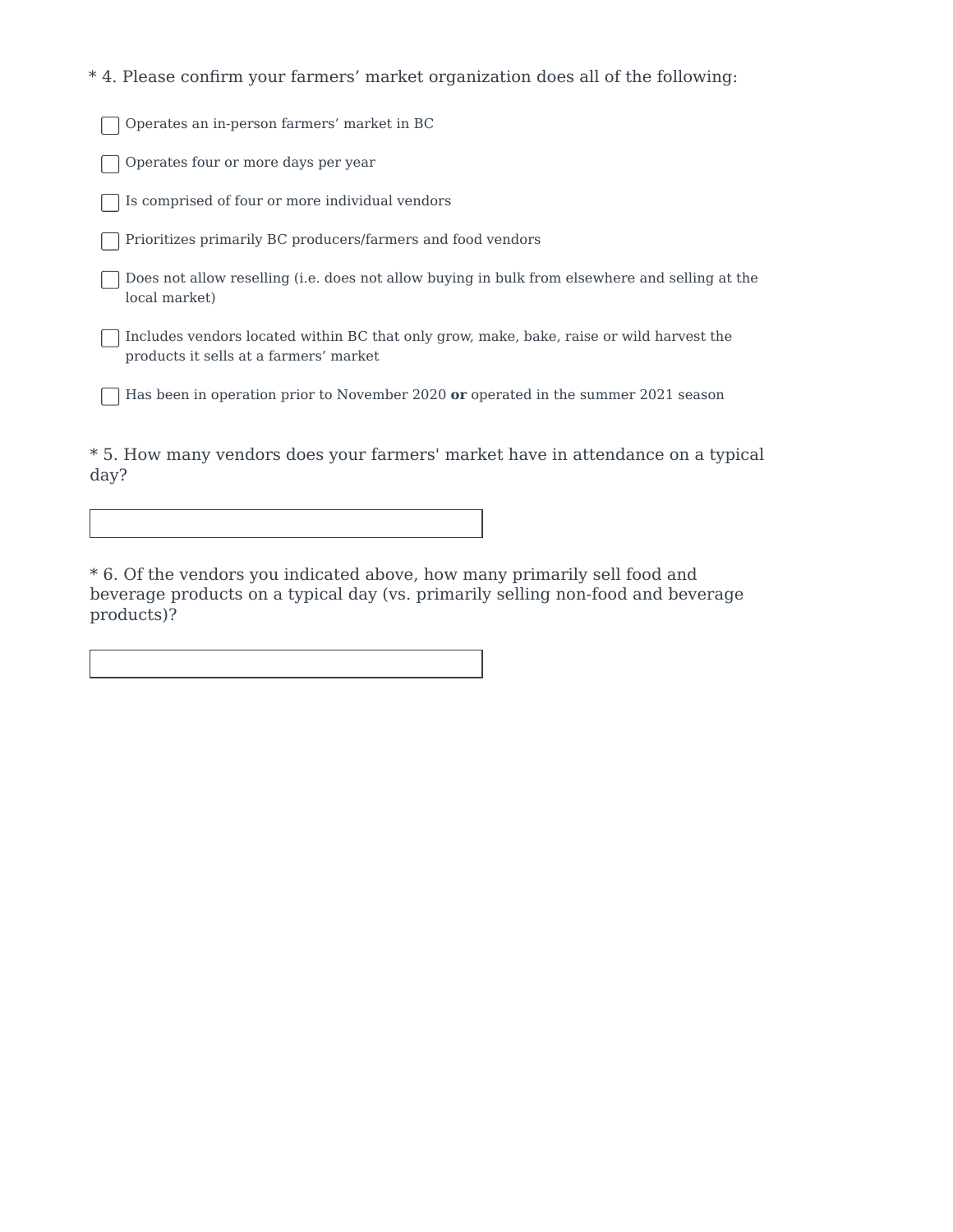

# **Round 2: BC Farmers' Market Expansion Program SECTION 3: PROJECT DETAILS**

Please list the eligible farmers' market signage, equipment and/or infrastructure you will purchase with this funding, if approved. Include one vendor quote per section that lists the items you intend to purchase, from where, and how much they cost (including taxes and shipping costs, if applicable).

### **Example**

\*1. Quote

Vendor Home Hardware Items & quantities generator (1), hand truck (2)

Purpose of items

to provide backup power during outages (generator), to transport supplies to market site (hand trucks)

Total cost (all taxes and shipping included)

2573.45

\*2. Supporting quote listing vendor, items, prices, taxes/shipping and total cost

**Replace File** 

✔ Home Hardware quote.pdf Remove File

### Document upload instructions

- At the end of each section, you are required to upload a vendor quote that shows the items you intend to purchase, from where, and how much they cost (including all taxes and shipping, if applicable).
- Formal quotes are acceptable, as are screenshots of online checkout pages
- Exact costs only. Please do not round.
- Only one document per section is allowed
- Supported file types: .doc, .docx, .pdf, .jpg, .jpeg, .pdf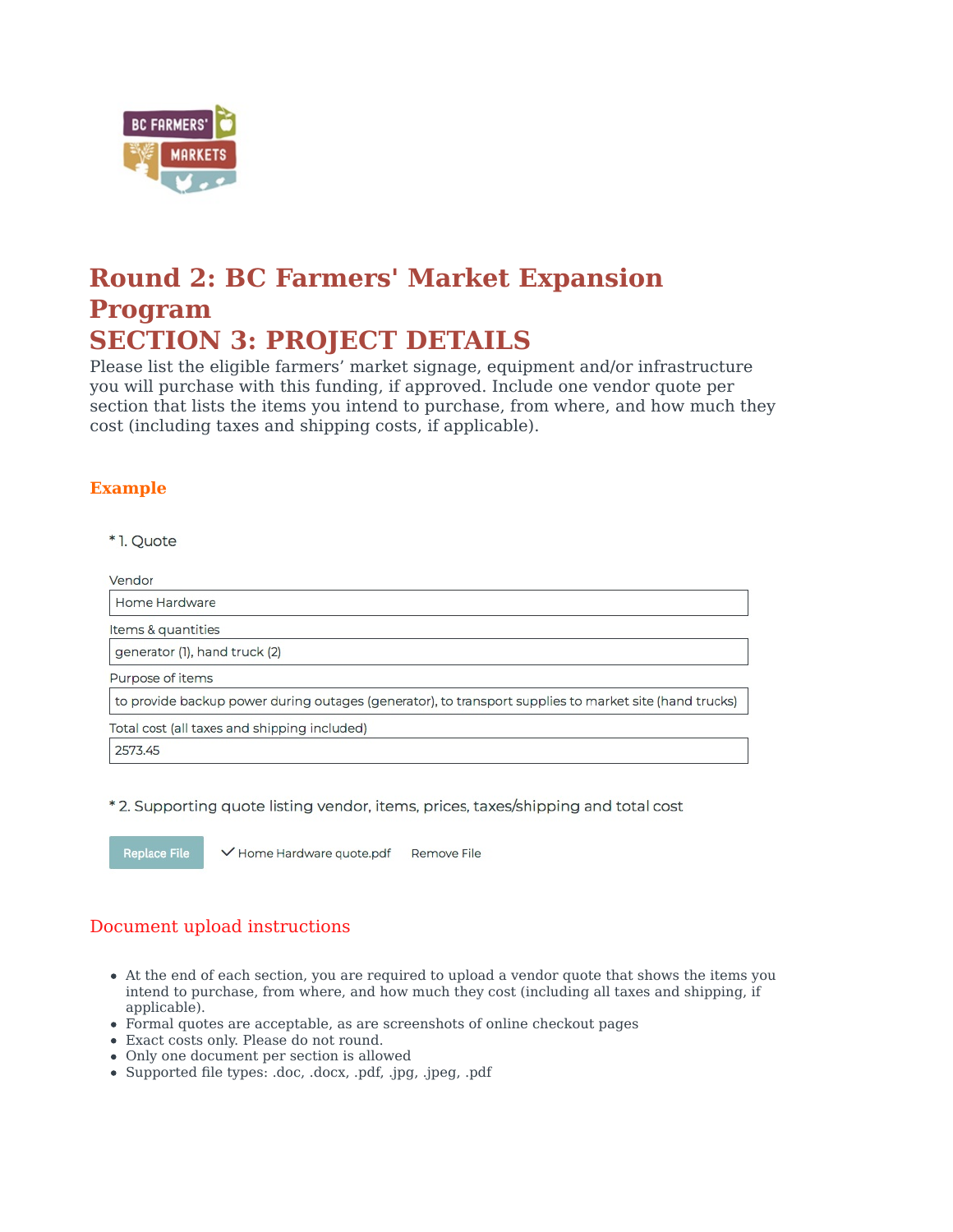#### **Reminder: Eligible Activities**

All items purchased must be eligible under the Canadian Agricultural Partnership and must not include any provincial branding  $(e.g., Buy BC, Feed BC)$ . Approved items include:

- $\bullet$  Signage & Merchandising
	- Includes promotional, directional or COVID-19 specific signage, merchandising racks & display stands for promo materials.
- Storage & Transportation
	- $\bullet$  Includes secured storage, dry storage & cold storage facilities, shelving for storage units, as well as trailers & shipping containers required to move equipment, signage and infrastructure etc.
- Power & Operations
	- Includes items such as power supply systems, tents, tent weights, tables, chairs, barricades, walkie-talkies, PA system, temporary staging, lights, heaters, misters, generators etc.

#### **Reminder: Ineligible Activities**

Individual project eligibility will be determined by BCAFM and AFF based on the application submitted. The following project costs are not eligible:

- Core or ongoing administrative operating expenses of the farmers' market (e.g. staff wages, contractor costs etc.);
- IT/software/website or cloud service subscription fees or expenses;
- Lease or fees associated with rental of outdoor or indoor spaces for the farmers' market;
- Maintenance costs (e.g., costs associated with landscaping, cleaning, garbage disposal etc.); and,
- Retroactive expenses (e.g., costs that have been incurred prior to receiving approval from BCAFM).

#### \* 1. Quote

Vendor Items & quantities Purpose of items Total cost (all taxes and shipping included)

\* 2. Supporting quote listing vendor, items, prices, taxes/shipping and total cost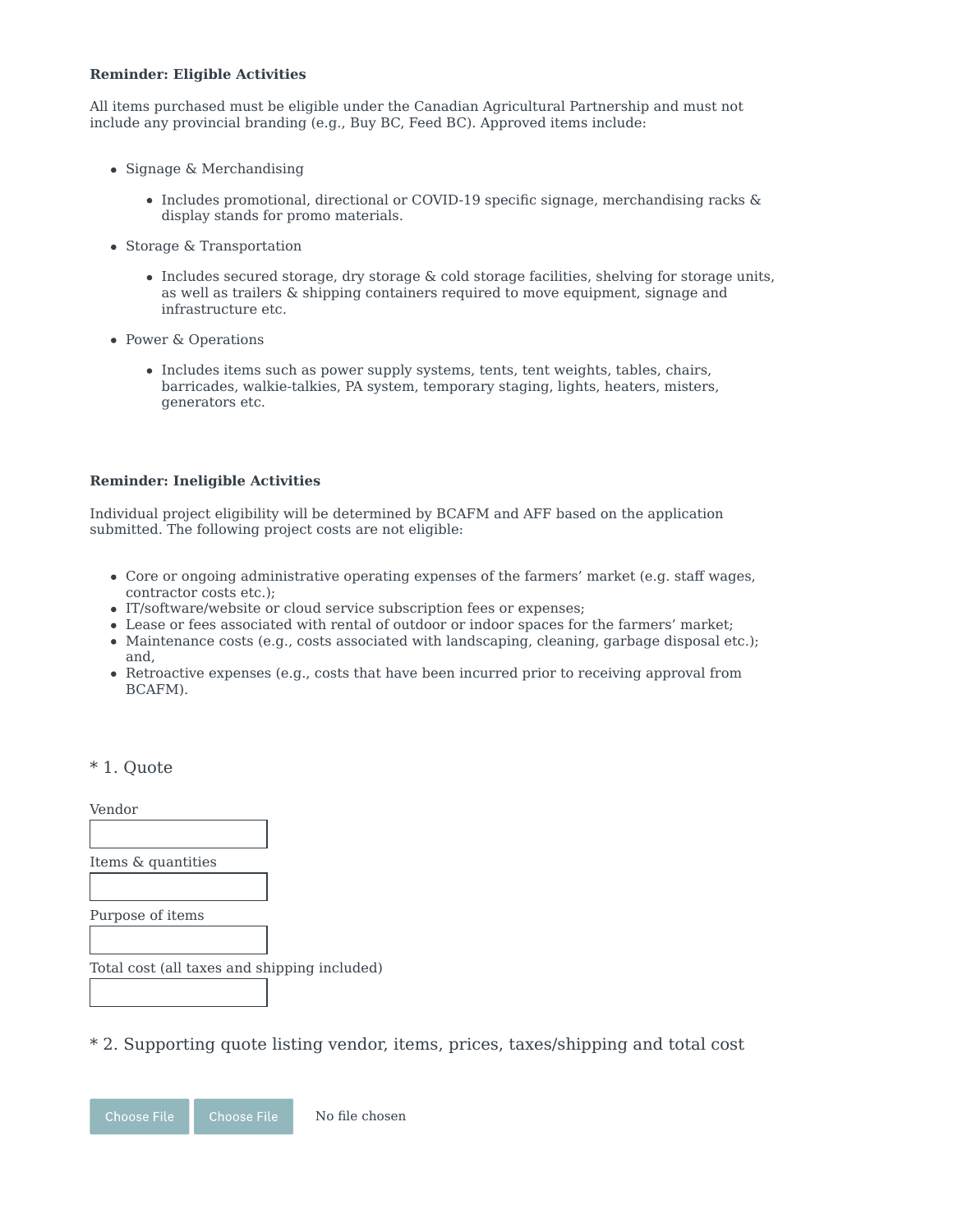### 3. Quote

| Vendor                                       |  |
|----------------------------------------------|--|
|                                              |  |
| Items & quantities                           |  |
|                                              |  |
| Purpose of items                             |  |
|                                              |  |
| Total cost (all taxes and shipping included) |  |
|                                              |  |

## 4. Supporting quote listing vendor, items, prices, taxes/shipping and total cost



No file chosen

### 5. Quote

| Vendor                                       |  |
|----------------------------------------------|--|
|                                              |  |
| Items & quantities                           |  |
|                                              |  |
| Purpose of items                             |  |
|                                              |  |
| Total cost (all taxes and shipping included) |  |
|                                              |  |

### 6. Supporting quote listing vendor, items, prices, taxes/shipping and total cost



No file chosen

#### 7. Quote

Vendor Items & quantities Purpose of items Total cost (all taxes and shipping included)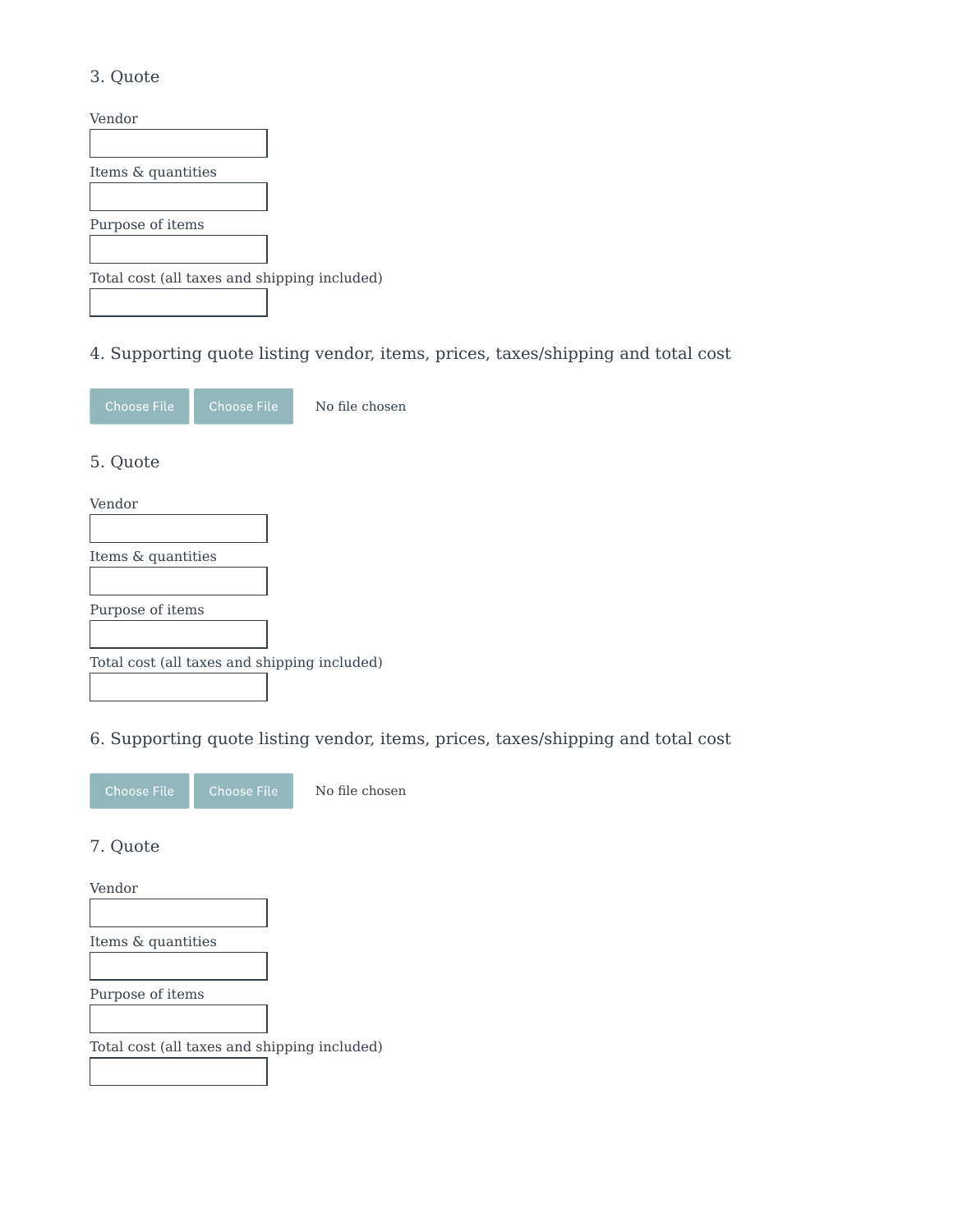### 8. Supporting quote listing vendor, items, prices, taxes/shipping and total cost

| <b>Choose File</b>                           | <b>Choose File</b> | No file chosen |
|----------------------------------------------|--------------------|----------------|
| 9. Quote                                     |                    |                |
| Vendor                                       |                    |                |
|                                              |                    |                |
| Items & quantities                           |                    |                |
|                                              |                    |                |
| Purpose of items                             |                    |                |
|                                              |                    |                |
| Total cost (all taxes and shipping included) |                    |                |
|                                              |                    |                |

10. Supporting quote listing vendor, items, prices, taxes/shipping and total cost



11. If more space is required, please list your additional quotes here. (Please include vendor, items/quantities, purposes, and total cost as shown above)



12. Additional supporting quote listing vendor, items, prices, taxes/shipping and total cost



No file chosen

13. Additional supporting quote listing vendor, items, prices, taxes/shipping and total cost



14. Additional supporting quote listing vendor, items, prices, taxes/shipping and total cost

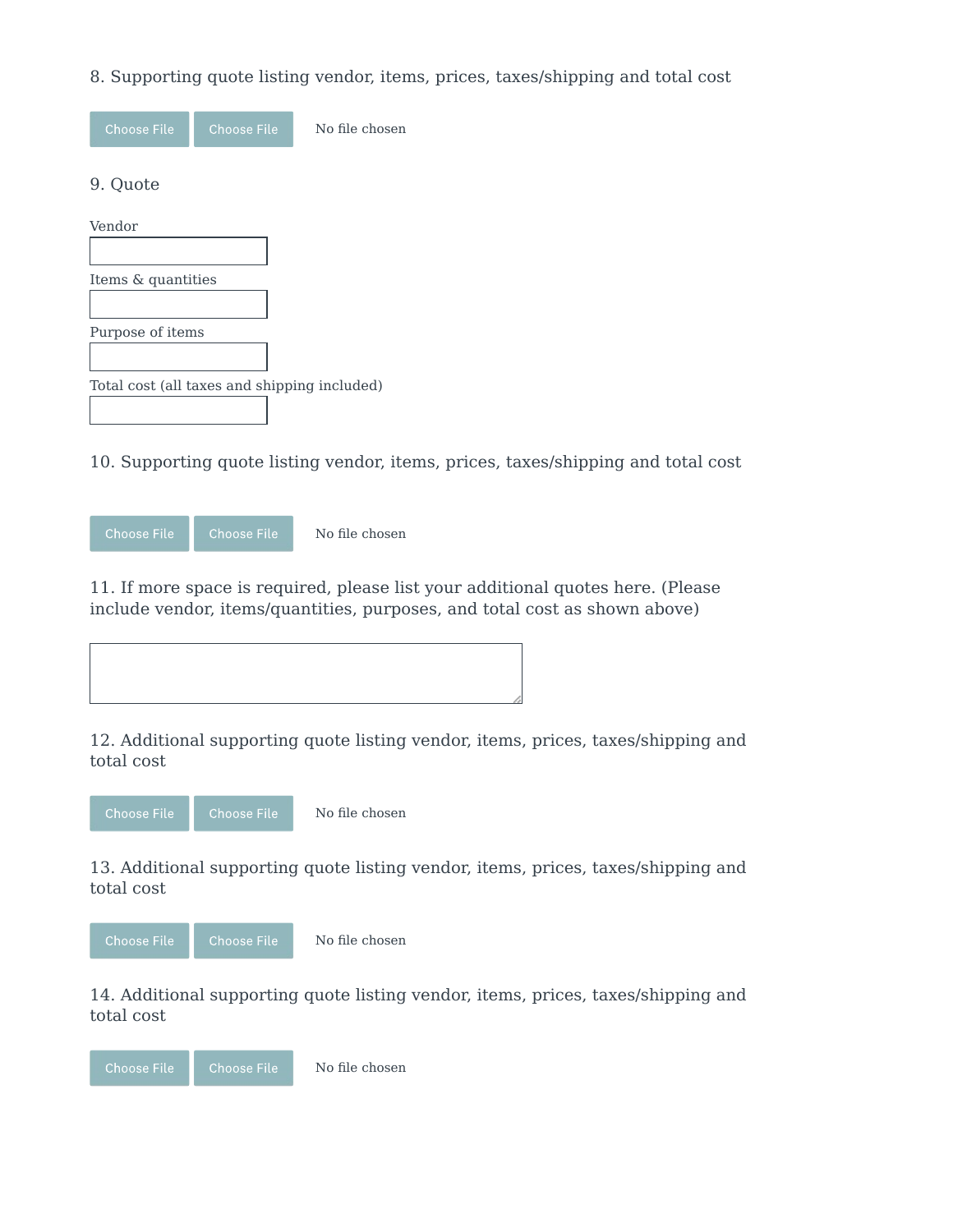15. Additional supporting quote listing vendor, items, prices, taxes/shipping and total cost



16. Additional supporting quote listing vendor, items, prices, taxes/shipping and total cost



No file chosen

17. Additional supporting quote listing vendor, items, prices, taxes/shipping and total cost



18. Additional supporting quote listing vendor, items, prices, taxes/shipping and total cost

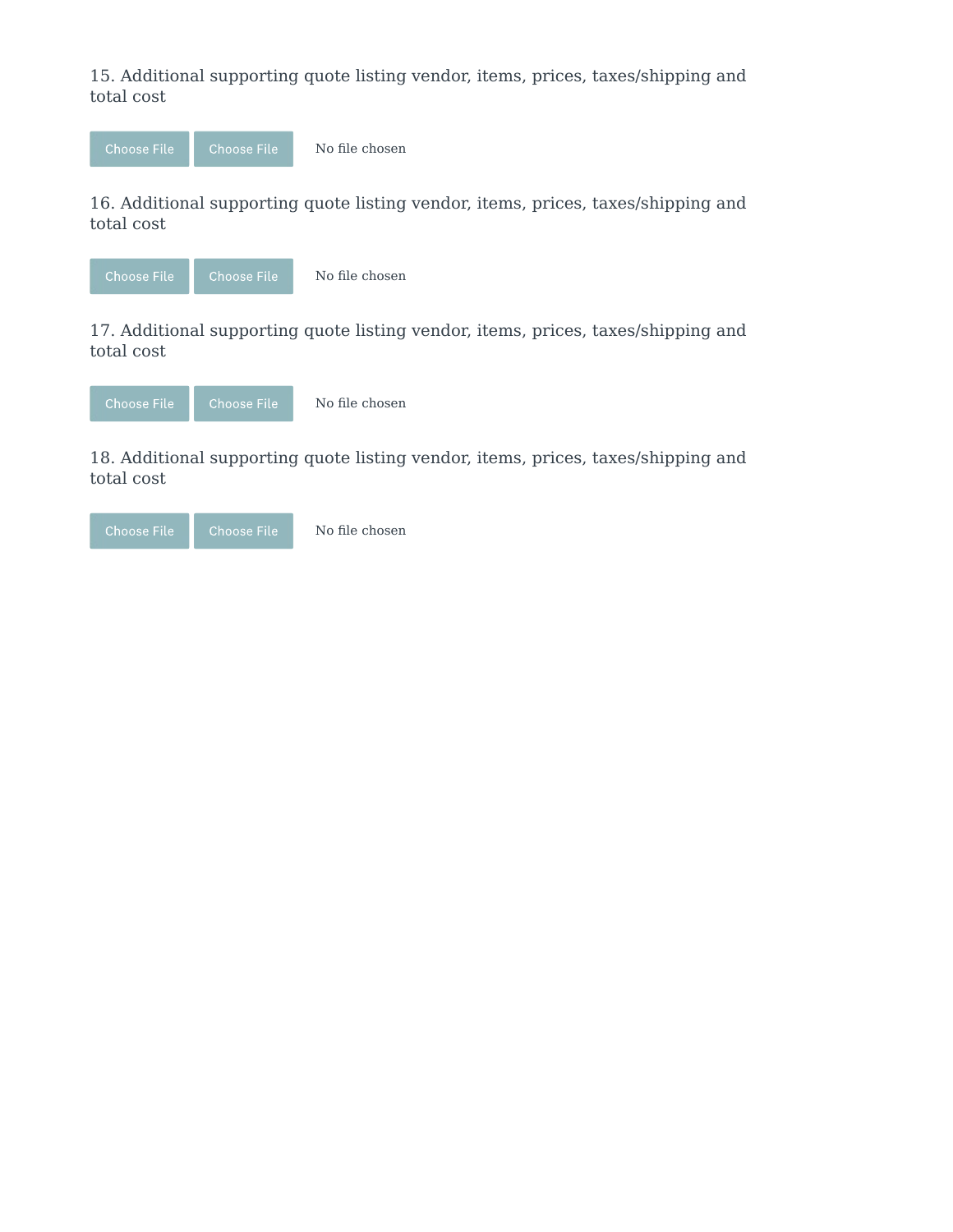

## **Round 2: BC Farmers' Market Expansion Program SECTION 4: PROJECT GOALS**

Key goals of this program include supporting projects which increase local food and beverage sales and helping farmers' markets operate during emergencies.

\* 1. Please describe how this project will help enable your farmers' market to expand the number of local food/beverage vendors and/or expand local food/beverage sales. In other words, how does this project benefit farmers' market operations, vendors, customers, etc?

\* 2. As an essential service, please describe how this project will help your farmers' market better support access to food in your community and respond during emergencies, such as COVID, flooding, forest fires, etc.

\* 3. Please describe how this project will enable your farmers' market to set a stronger foundation for future growth and long-term success.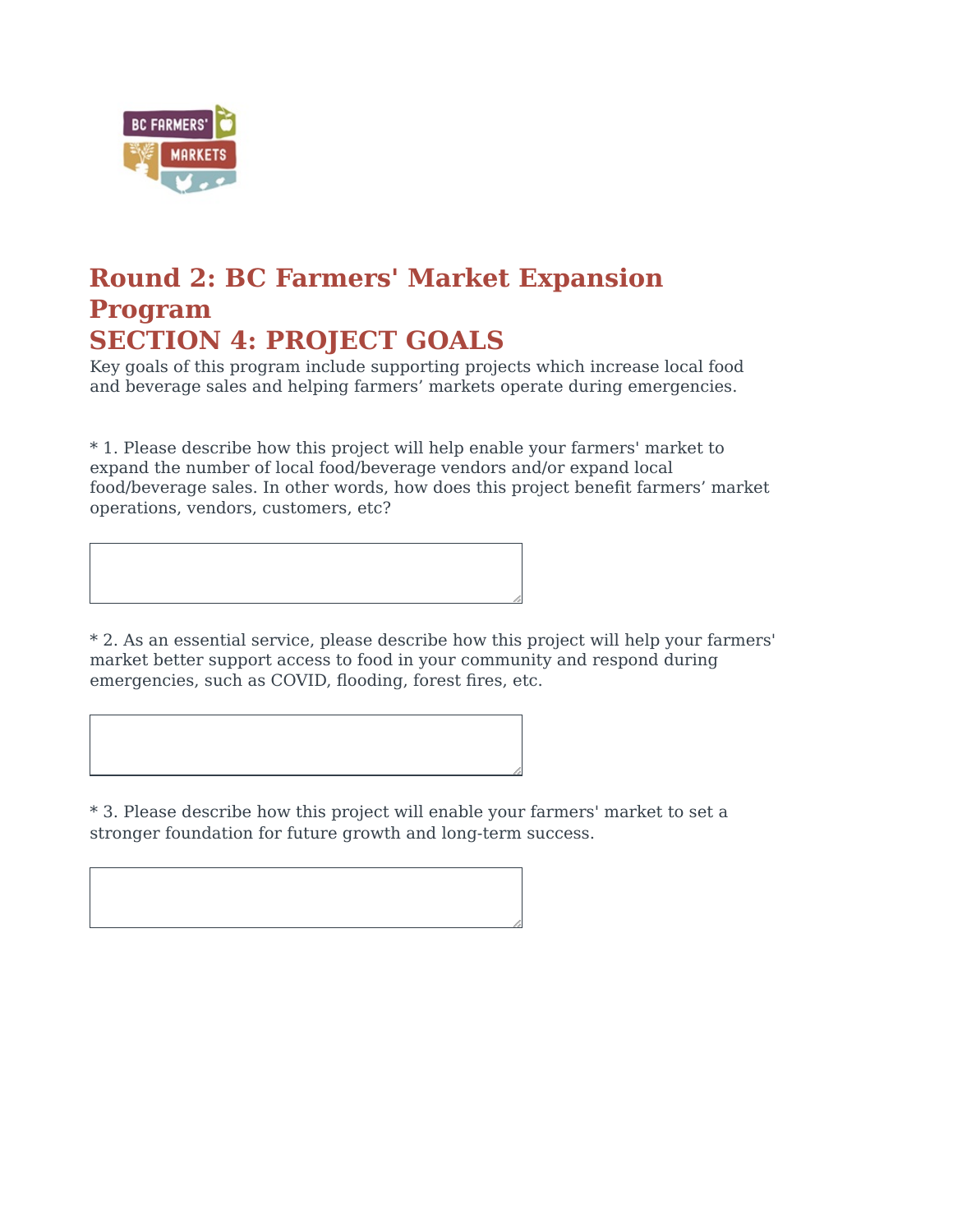

# **Round 2: BC Farmers' Market Expansion Program SECTION 5: FUNDING REQUEST**

This is a cost-shared, reimbursement-based funding program which provides your farmers' market with funding to cover 90% of the total project costs, up to a maximum of \$15,000 (all taxes included). **The remaining 10% must be** contributed by your organization as a cash contribution.

For example, a project that costs  $$1,000$  can be funded with  $$900$  from the Program and \$100 from your farmers' market organization. Your farmers' market organization would be responsible for paying the entire purchase amount upfront, then would be reimbursed 90% upon submitting your expense claim.

\* 1. Total project cost (all taxes and shipping included)

\* 2. Total program funding requested (all taxes and shipping included)

\* 3. Total amount your organization will be contributing. Applicants are responsible for contributing at least  $10\%$  (in cash) of the total cost (including all taxes) of the eligible farmers' market signage, equipment and/or infrastructure.

\* 4. Confirmation of cash contribution

 $\Box$  I confirm my farmers' market governing organization will contribute the cash amount stated above in Question 3.